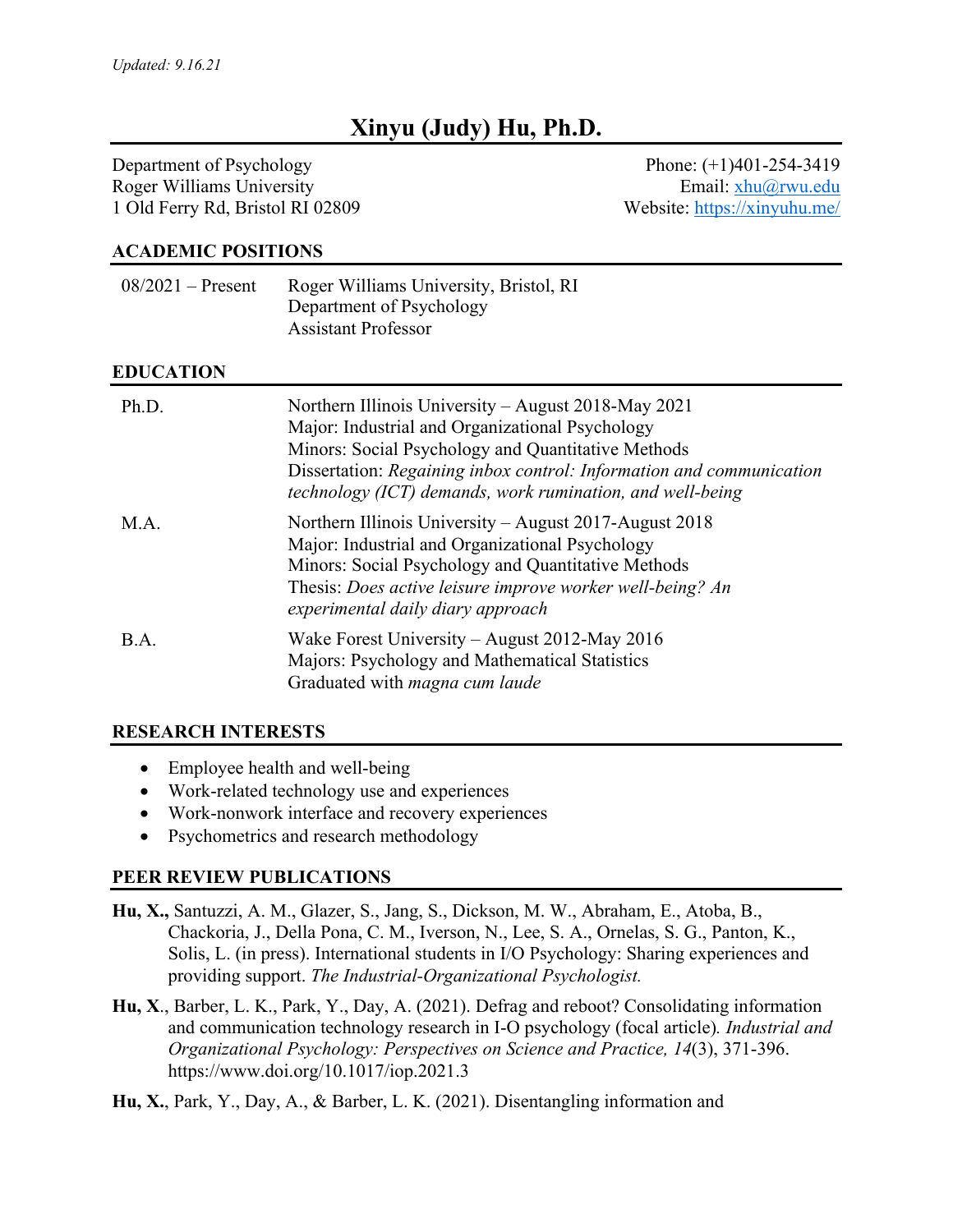communication technology concepts and their measures in occupational health research. *Occupational Health Science, 5*(1), 217-245. https://doi.org/10.1007/s41542-021-00085-6

- Subramony, M., Groth, M., **Hu, X.**, & Wu, Y. (2021). Frontline service employees across research streams: An integrative bibliometric review. *Journal of Service Research, 24*(2), 230-248. https://doi.org/10.1177/1094670521999721
- Vogus, T. J., McClelland, L. E., Lee, Y. S. H., McFadden, K., **Hu, X**. (2021). Creating a compassion system to achieve efficiency and quality in health care delivery. *Journal of Service Management, 32*(4), 560-580. https://doi.org/10.1108/JOSM-05-2019-0132
- McCarthy, R. J., Erickson, J. M., **Hu, X.**, Pawirosetiko, J. S., Tarleton, H. L., Thomas, C. L., Tillery, M. G., & Sagarin, B. J. (2021). Broad agreement, but a note of caution with the implications of Sakaluk's (2020) Critique of Wisman & Shrira (2020). *Archives of Sexual Behavior, 50,* 773-777. https://doi.org/10.1007/s10508-021-01929-6
- **Hu, X.**, Barber, L. K., Santuzzi, A. M. (2021). Does active leisure improve worker's well-being? An experimental daily diary approach. *Journal of Happiness Studies, 22,* 2003-2029. https://doi.org/10.1007/s10902-020-00305-w
- Conlin, A. L., **Hu, X.**, & Barber, L. K. (2021). Comparing relaxation versus mastery micro-break activity: A within-task recovery perspective. *Psychological Reports, 124*(1), 248-265. https://doi.org/10.1177/0033294119900347
- Kuykendall, L., Lei, X., Zhu, Z., & **Hu, X.** (2020). Leisure choices & well-being: Examining the well-being benefits of TV compared to other leisure activities. *Applied Psychology: Health and Well-Being, 12*(2), 532-558. https://doi.org/10.1111/aphw.12196
- **Hu, X.**, Santuzzi, A. M., & Barber, L. K. (2019). Disconnecting to detach: The role of impaired recovery on negative consequences of workplace telepressure. *Journal of Work and Organizational Psychology, 35*(1), 9-15. https://doi.org/10.5093/jwop2019a2

#### **OTHER PUBLICATIONS**

- **Hu, X.**, & Barber, L. K. (in press). Staying connected: The role of workplace telepressure in employee health. In Brannan, D (ed.), *Routledge encyclopedia of psychology in the real world.*
- Barber, L. K., & Hu, X. (2020). Implications of technology-related work practices for employee affect. In L-Q., Yang, R. Cropanzano, C. Daus, & V. Martinez-Tur (Eds.), *Cambridge handbook of workplace affect* (pp. 497-510). Cambridge University Press. https://doi.org/10.1017/9781108573887.038

#### **CHAIRED SYMPOSIA AND PROFESSIONAL SESSIONS**

- Saef, R. & **Hu, X.** (2021, April). *The implications of COVID-19 related job demands for occupational health* [Symposium]. The 36<sup>th</sup> Annual Conference of Society of Industrial and Organizational Psychology, New Orleans, LA (virtual conference).
- **Hu, X.**\* , Santuzzi, A. M.\* , Dickson, M. W., Glazer, S., Jang, S., Abraham, E., Atoba, B., Chackoria, J., Della Pona, C. M., Gómez Ornelas, S., Iverson, N., Lee, S. A., Panton, K., Solis, L. (2021, April). *International students in I/O Psychology: Sharing experiences*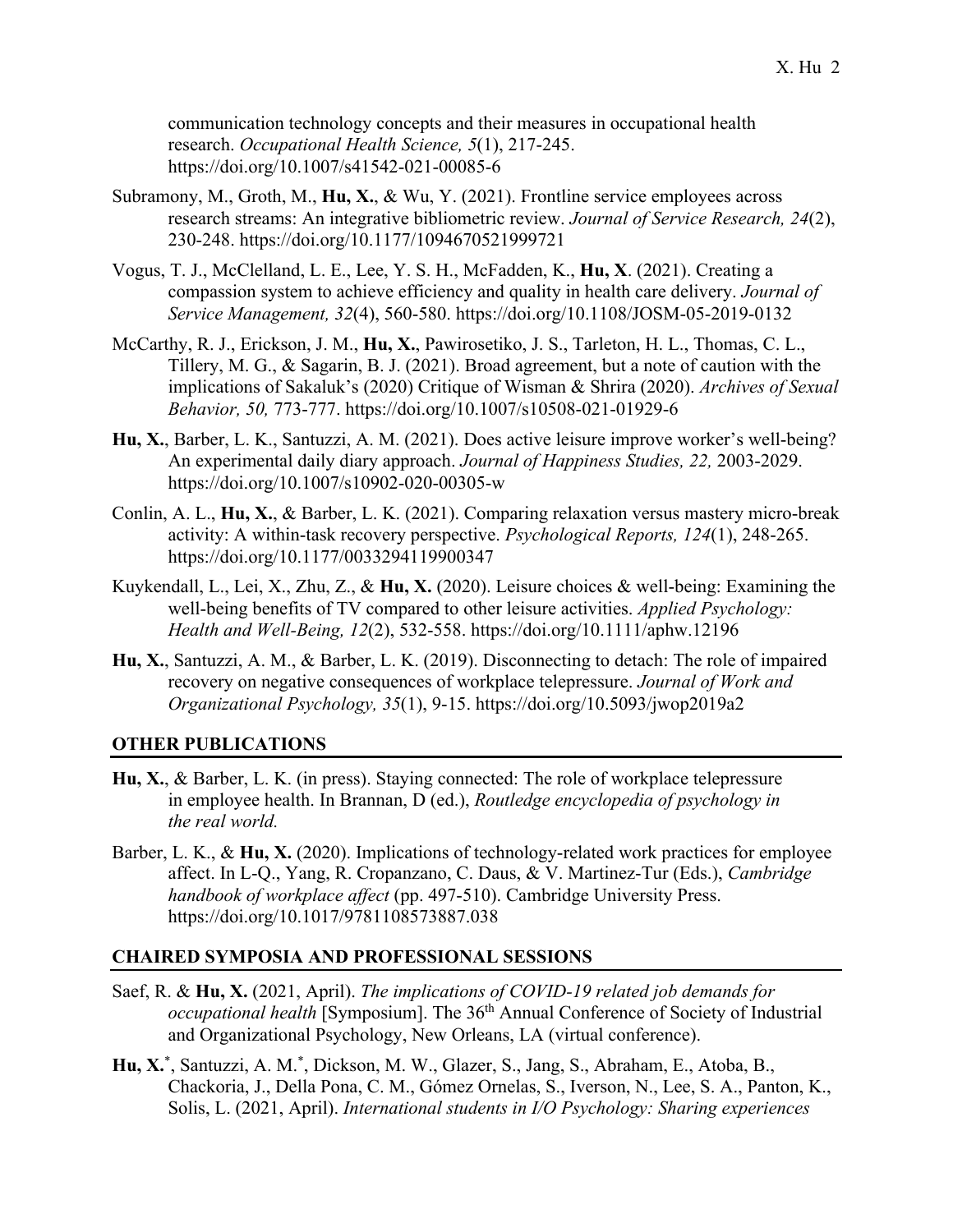and providing support [Alternative session]. The 36<sup>th</sup> Annual Conference of Society of Industrial and Organizational Psychology, New Orleans, LA (virtual conference). \* Co-chairs of this alternative session.

#### **REFEREED CONFERENCE PRESENTATIONS**

- **Hu, X.,** Cockburn, B., Mirabito, A., Solnet, D., McClelland, L., Golubovskaya, M., & Robinson, R. (2021, August). Building well-being of frontline service employees through work identity construction. In M. Subramony (Chair), *Frontline service employees in a changing world: Interdisciplinary perspective and research directions* [Symposium]. The 81<sup>st</sup> Annual Meeting of the Academy of Management (virtual conference).
- Subramony, M., Groth, M., **Hu, X.,** & Wu, Y. (2021, August). Frontline service employees across research streams: An integrative bibliometric review. In M. Subramony (Chair), *Frontline service employees in a changing world: Interdisciplinary perspective and research directions* [Symposium]. The 81<sup>st</sup> Annual Meeting of the Academy of Management (virtual conference).
- **Hu, X.,** & Subramony, M. (2021, April). Examining the impact of COVID-19 cases on professional isolation and well-being among telecommuters. In R. Saef & X. Hu (Chairs), *The implications of COVID-19 related job demands for occupational health* [Symposium]. The 36<sup>th</sup> Annual Conference of Society of Industrial and Organizational Psychology, New Orleans, LA (virtual conference).
- Santuzzi, A. M., **Hu, X.**, Keating, R. T., & Saef, R. (2021, April). Occupational costs of COVID-19 to psychological needs. In R. Saef & X. Hu (Chairs), *The implications of COVID-19 related job demands for occupational health* [Symposium]. The 36<sup>th</sup> Annual Conference of Society of Industrial and Organizational Psychology, New Orleans, LA (virtual conference).
- Subramony, M., Groth, M., Wu, Y., & **Hu. X.** (2020, July). *Frontline service employees across research streams: An integrative bibliometric review*. [Paper presentation]. The 11th SERVSIG 2020 Conference, Brisbane, Australia (conference canceled).
- **Hu, X.**, Santuzzi, A. M., & Barber, L. K. (2020, April). *Measurement invariance of the workplace telepressure measure across occupations* [Poster presentation]. The 35th Annual Conference of the Society for Industrial and Organizational Psychology, Austin, TX (virtual conference).
- Brown, A., **Hu, X.**, Santuzzi, A. M., & Pillsbury, B. (April, 2020) *The role of self-efficacy in the internship search in college students* [Poster presentation]. The 35th Annual Conference of the Society for Industrial and Organizational Psychology, Austin, TX (virtual conference).
- Rogers, A. P., Barber, L. K., Thomas, C., & **Hu, X.** (April, 2020). *Emotional labor and sleep quality: A multimethod study of self-regulatory mechanisms* [Poster presentation]. The 35th Annual Conference of the Society for Industrial and Organizational Psychology, Austin, TX (virtual conference).
- Zhu, Z., Kuykendall, L., Lei, X., & **Hu, X.** (April, 2020). *Comparing need fulfillment and wellbeing during tv and other leisure activities* [Poster presentation]. The 35th Annual Conference of the Society for Industrial and Organizational Psychology, Austin, TX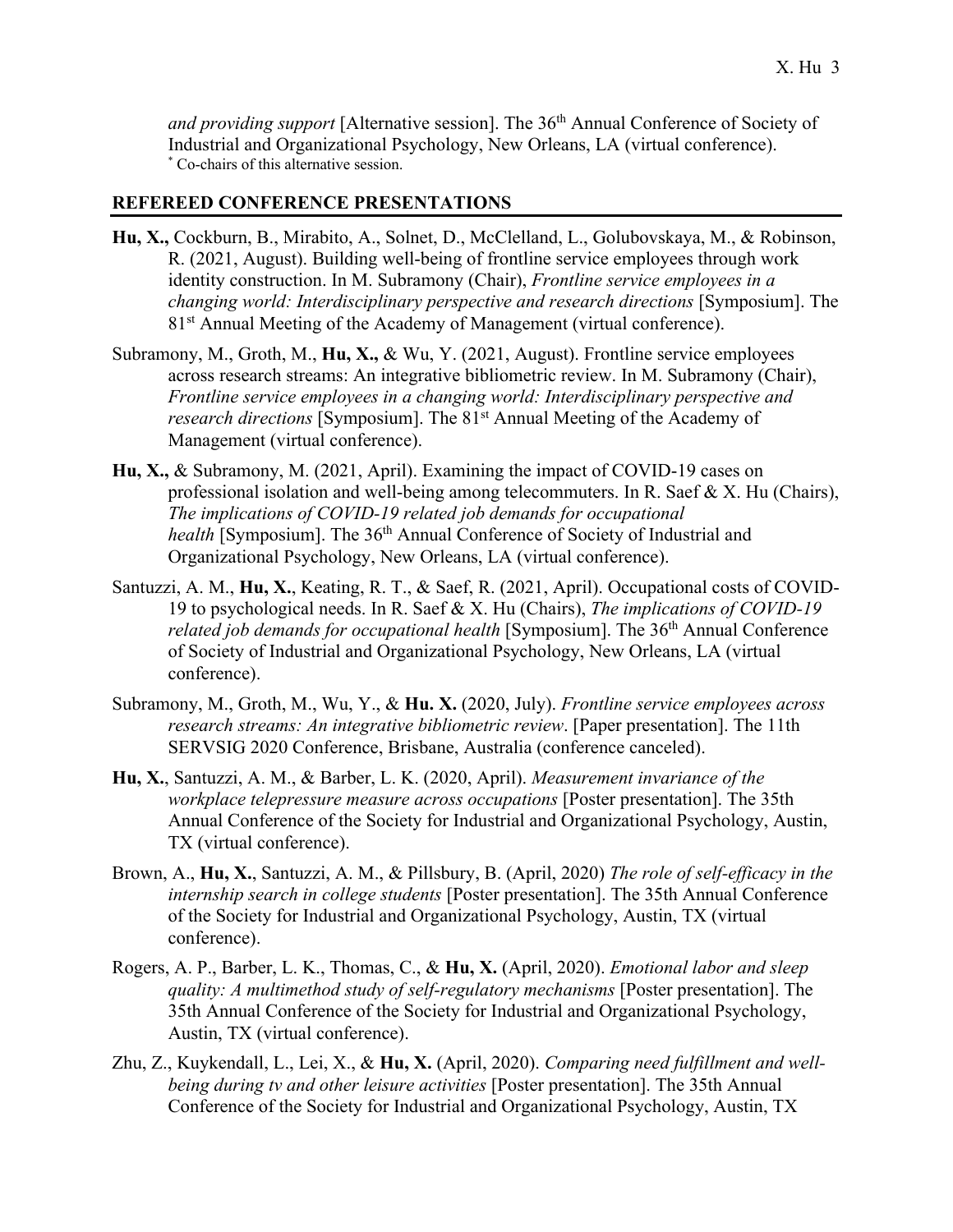(virtual conference).

- Craig, L., Kuykendall, L., Zhu, Z., Lei, X., **Hu, X.**, & Winslow, C. J. (April, 2020). *The social context of recovery: Are friends better for recovery than spouses?* [Poster presentation]. The 35th Annual Conference of the Society for Industrial and Organizational Psychology, Austin, TX (virtual conference).
- Sagarin, B. J., **Hu, X.**, Pawirosetiko, J., Klement, K. (February, 2020). *A Monte Carlo Comparison of three dataset augmentation techniques* [Poster presentation]. The 2020 Society for Personality and Social Psychology Convention, New Orleans, LA.
- Solnet, D., Mirabito, A., Robinson, R., Cockburn, B., **Hu, X.**, McClelland, L., Golubovskaya, M. (February, 2020). An employee-centered perspective of workplace well-being: The neglected frontline service employees. In M. Subramony (Chair), *Frontline service employees: Current evidence and future directions* [Symposium]. The 6th Annual Organizational Frontlines Research Symposium, San Diego, CA.
- **Hu, X.**, Barber, L. K., Santuzzi, A. M. (November, 2019). *Does active leisure improve worker's well-being? An experimental daily diary approach* [Paper presentation]. The 13th International Conference on Work, Stress and Health, Philadelphia, PA.
- Barber, L. K., Santuzzi, A. M., & **Hu, X.** (November, 2019). *Addressing workplace telepressure in organizations: are disconnection policies beneficial?* [Poster presentation]. The 13th International Conference on Work, Stress and Health, Philadelphia, PA.
- Winslow, C., Kuykendall, L., Craig, L., Lei, X., Zhu, Z., & **Hu, X.** (November, 2019). *The role of leisure interaction partners for job-stress recovery experiences* [Poster presentation]. The 13th International Conference on Work, Stress and Health, Philadelphia, PA.
- Vogus, T. J., McClelland, L. E., Lee, Y. S. H., McFadden, K., **Hu, X**. (August, 2019). Delivering compassionate services in health care. In M. V. Subramony (Chair), *Evolving role of frontline service employees: Multidisciplinary perspectives & research directions* [Symposium]. The 79th Annual Conference of the Academy of Management, Boston, MA.
- Sagarin, B. J., Pawirosetiko, J. S., **Hu, X.**, & Klement, K. R. (April, 2019). *A Monte Carlo comparison of three dataset augmentation techniques* [Poster presentation]. The 91st annual meeting of the Midwestern Psychological Association, Chicago, IL.
- **Hu, X.**, Santuzzi, A. M., & Barber, L. K. (April, 2019). *Disconnecting to detach: Unpacking the negative consequences of workplace telepressure* [Poster presentation]. The 34th Annual Conference of the Society of Industrial and Organizational Psychology, National Harbor, MD.
- Conlin, A. L., **Hu, X.**, & Barber, L. K. (April, 2019). *Comparing relaxation versus mastery micro-breaks: A within-task recovery perspective* [Poster presentation]. The 34th Annual Conference of the Society of Industrial and Organizational Psychology, National Harbor, MD.
- **Hu, X.**, Kuykendall, L., & Zhu, Z. (April, 2018). Linking work role demands, leisure choices and well-being. In L. Kuykendall (Chair), *Optimizing leisure & vacation activities to enhance well-being* [Symposium]. The 33rd Annual Conference of the Society of Industrial and Organizational Psychology, Chicago, IL.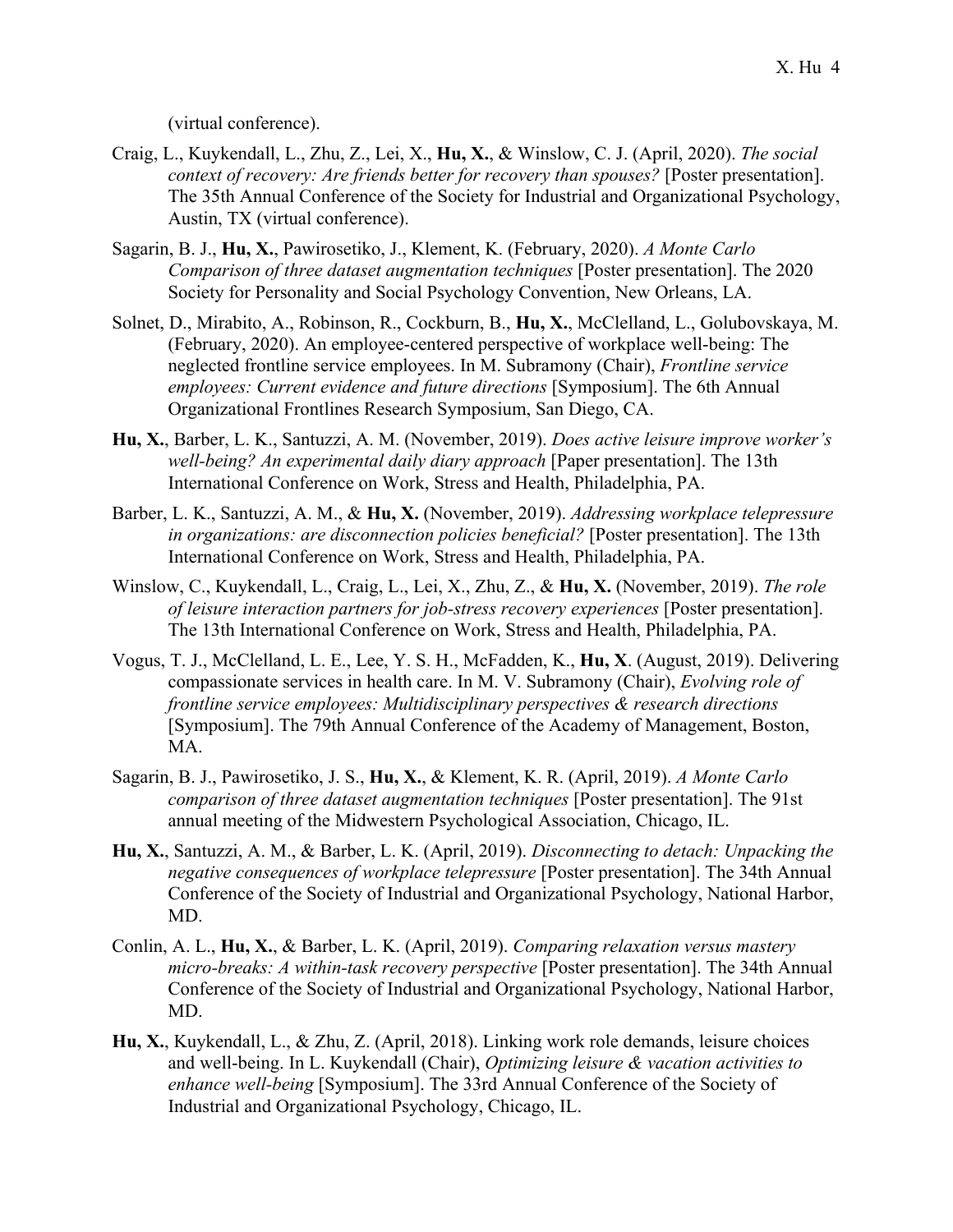- Lei, X., Kuykendall, L., Zhu, Z., Kolze, M. A., **Hu, X.** (April, 2018). Leisure choices and wellbeing: Comparisons between active and passive leisure. In L. Kuykendall (Chair), *Optimizing leisure & vacation activities to enhance well-being.* [Symposium]. The 33rd Annual Conference of the Society of Industrial and Organizational Psychology, Chicago, IL.
- **Hu, X.**, & Masicampo, E. J. (October, 2015). *Interpreting emotions in music and dance* [Poster presentation]. The 37th Annual Meeting of the Society of Southeastern Social Psychologists, Winston-Salem, NC.

## **GRANTS, AWARDS, AND HONORS**

### **Awards and Honors**

- Outstanding Graduate Student Award, Northern Illinois University (2021)
- American Psychological Association (APA) Dissertation Research Award (2020)
- Best Student Research Award, 13th International Conference on Work, Stress, and Health (2019)
- Student Travel Award*,* Society for Occupational Health Psychology (2019)
- Graduate Student Travel Grant, Northern Illinois University (2018-2019)
- The Starr Foundation Travel Grant, Wake Forest University (2015)
- Psi Chi, the International Honor Society of Psychology (2015)

### **Grants**

- Subramony, M., & **Hu, X.** (Summer 2020). Employee well-being in the time of the COVID-19 crisis. *Northern Illinois University Research Grant* (Role: Co-PI; \$10,000).
- **Hu, X.** (2014). Interpreting Emotions in Music and Dance*. Wake Forest Research Fellowship* (Role: student PI; \$4,000; faculty supervisor: Dr. EJ Masicampo).

# **TEACHING EXPERIENCES**

### **Instructor of Record**

MGMT 635 – Organizational Behavior (online, Executive MBA Program in China), Department of Management, Northern Illinois University, Fall 2020

PHHE 325 - Biostatistics in Public Health, Department of Health Studies, Northern Illinois University, Fall 2019, Spring 2020, & Fall 2020 (*average rating:* 4.50/5.00)

### **Teaching Assistant/Lab Instructor**

PSYC 434 – Research in Industrial/Organizational Psychology, Department of Psychology, Northern Illinois University, Fall 2017 & Spring 2018

# **INVITED TALKS AND WORKSHOP FACILITATORS**

# *Workshop Facilitator*

JobsPLUS Professional Development Workshop Series, Northern Illinois University (2019) The costs and benefits of technology for employee health

Diversity Dialogue - Unmasked: Facing the Imposter Syndrome, Northern Illinois University (2018)

*Panelist*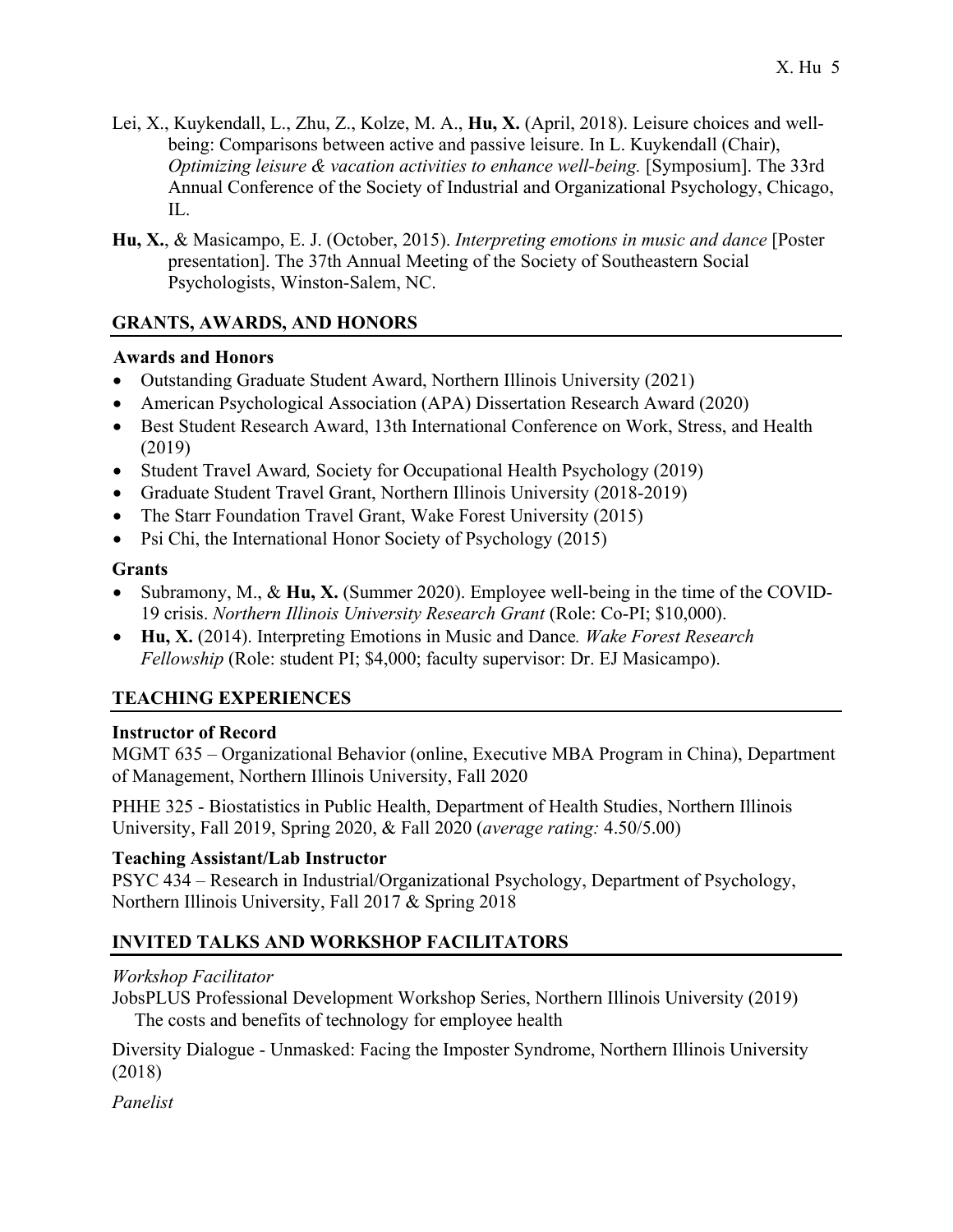Psi Chi's Graduate School Panel, Northern Illinois University (2018)

*Speaker* Psi Chi's Getting into Graduate School Seminar, Northern Illinois University (2018) Preparing for GRE

#### **PROFESSIONAL SERVICES**

#### **Editorial Review Board Member**

*The New School Psychology Bulletin* (2019 – 2021)

### **Ad-hoc Journal Reviewer**

*Journal of Business Research Journal of Vocational Behavior Technology, Mind, and Behavior Psychological Reports Stress & Health Journal of Service Research*

**Service for Professional Societies** SIOP Scientific Affairs Committee (2019 – 2021)

**Service at NIU** Social-I/O Program Professional Events Committee (2018 – 2021)

### **PROFESSIONAL EXPERIENCES**

*Organizational Effectiveness Consultant,* Volunteer Program Assessment*,* November 2016 – May 2021

- Provided consultation services for three non-profit organizations to assess and improve the effectiveness of their volunteer programs
- Administered and analyzed online engagement survey (the Volunteer Program Assessment) for non-profit volunteers
- Delivered customized reports and evidence-based recommendations for improving organizational effectiveness and retention

*Graduate Assistant,* JobsPLUS Program, Northern Illinois University, May 2018 – August 2019

- Created a special event combining a professional development workshop and job shadowing experiences on the topics of diversity and inclusion for undergraduate students
- Created a series of hybrid professional development workshops on occupational health psychology
- Facilitated a workshop on the role of technology on employee health and well-being

*Libraries Projects Coordinator*, George Mason University, January 2017 – May 2017

- Conducted literature review on library partnerships and the concept of "Writing Across the Curriculum"
- Designed a protocol for collaborative research on "embedded librarians" project
- Collaboratively authored the project proposal and submitted the project protocol for IRB approval for the "embedded librarian" project
- Interviewed English faculty and librarians and prepared for writing a pilot report